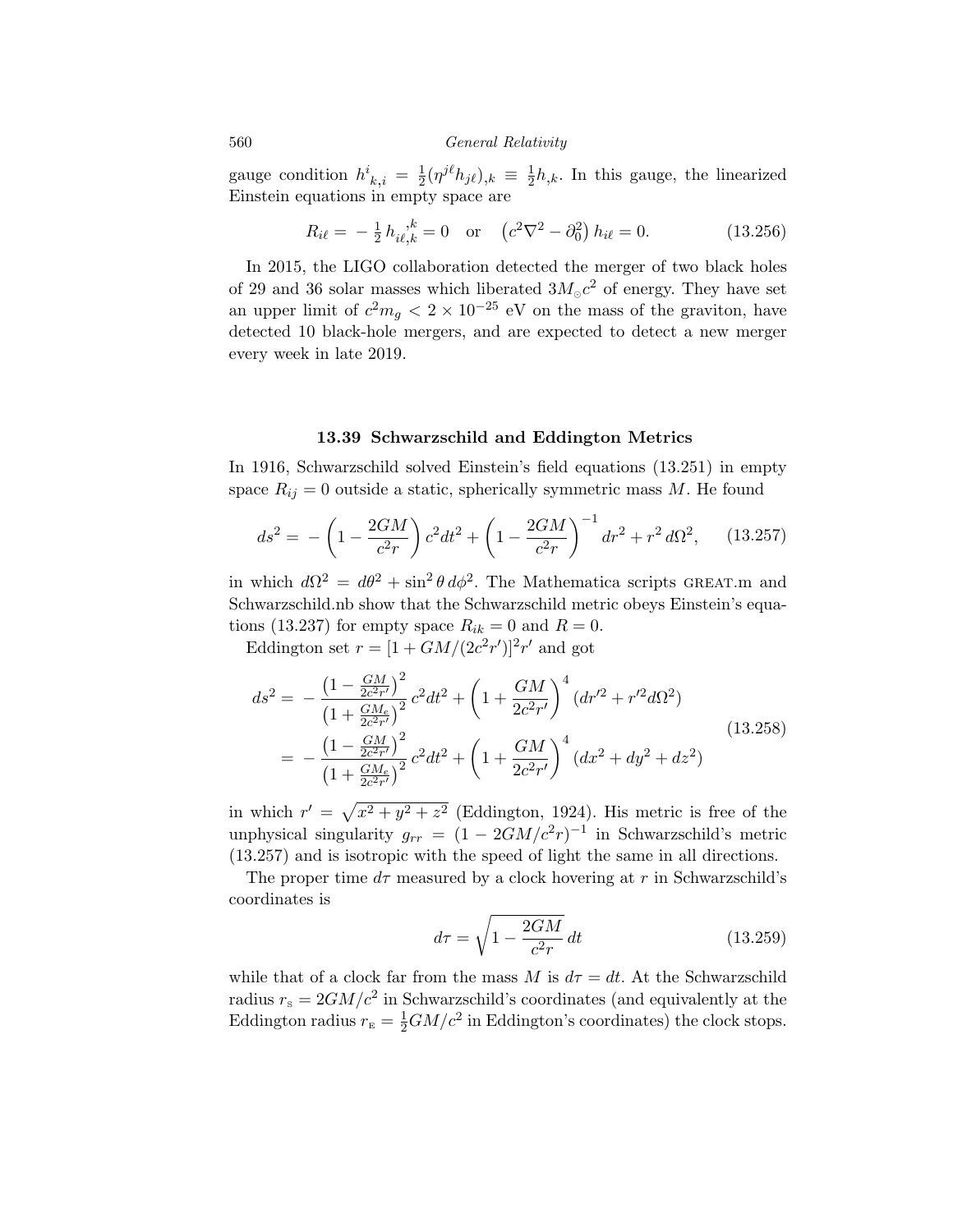Light emitted by an atom at  $r_{\rm s}$  or  $r_{\rm E}$  is red-shifted to zero frequency. (Karl Schwarzschild 1873–1916, Arthur Eddington 1882–1944)

## 13.40 Black holes

Suppose an uncharged, static, spherically symmetric star of mass *M* has collapsed to within a sphere of radius less than  $r_s = 2MG/c^2$  in Schwarzschild's coordinates or equivalently less than  $r_{\rm E} = \frac{1}{2} M G/c^2$  in Eddington's. Then outside the star, the metrics (13.257 and 13.258) are correct, and light emitted by the star is red-shifted to zero frequency. The star is a black hole. If the radius of the Sun,  $6.957 \times 10^5$  km, were less than its Schwarzschild radius of 2.95 km, the Sun would be a black hole.

Black holes are not black. They often are surrounded by bright hot accretion disks, and Stephen Hawking showed (Hawking, 1975) that the intense gravitational field of a black hole of mass *M* radiates at a temperature

$$
T = \frac{\hbar c^3}{8\pi k_B G M} \tag{13.260}
$$

in which  $k_B = 8.617 \times 10^{-5}$  eV K<sup>-1</sup> is Boltzmann's constant, and  $\hbar = 1.055 \times$  $10^{-34}$  J s.

In a region of empty space where the pressure *p* and the chemical potentials  $\mu_j$  vanish, the change (7.117) in the internal energy  $U = c^2 M$  of a black hole of mass *M* is  $dU = c^2 dM = T dS$  where *S* is its entropy. So the change *dS* in the entropy of a black hole of mass *M* and temperature *T* (13.260) is

$$
dS = \frac{c^2}{T} dM = \frac{8\pi k_\text{B} M dM}{\hbar c}.
$$
\n(13.261)

Integrating, we get a formula for the entropy of a black hole in terms of its mass and also in terms of the areas of its Schwarzschild  $A_{\rm s} = 4\pi r_{\rm s}^2$  and Eddington  $A_{\text{\tiny E}} = 4\pi r_{\text{\tiny E}}^2$  horizons (Bekenstein, 1973)

$$
S = \frac{4\pi k_{\rm B}GM^2}{\hbar c} = \frac{c^3 k_{\rm B}}{4\hbar G}A_{\rm s} = \frac{4c^3 k_{\rm B}}{\hbar G}A_{\rm E}.
$$
 (13.262)

The entropy of a black hole of 60 solar masses is about  $4 \times 10^{57}$ .

A black hole radiates energy according to the Stefan-Boltzmann law (5.110)

$$
c^2 \frac{dM}{dt} = \sigma A T^4 = \sigma 4 \pi r_s^2 T^4 = \frac{\hbar c^6}{15360 \pi G^2 M^2}.
$$
 (13.263)

Integrating, we see that a black hole is entirely converted into radiation after